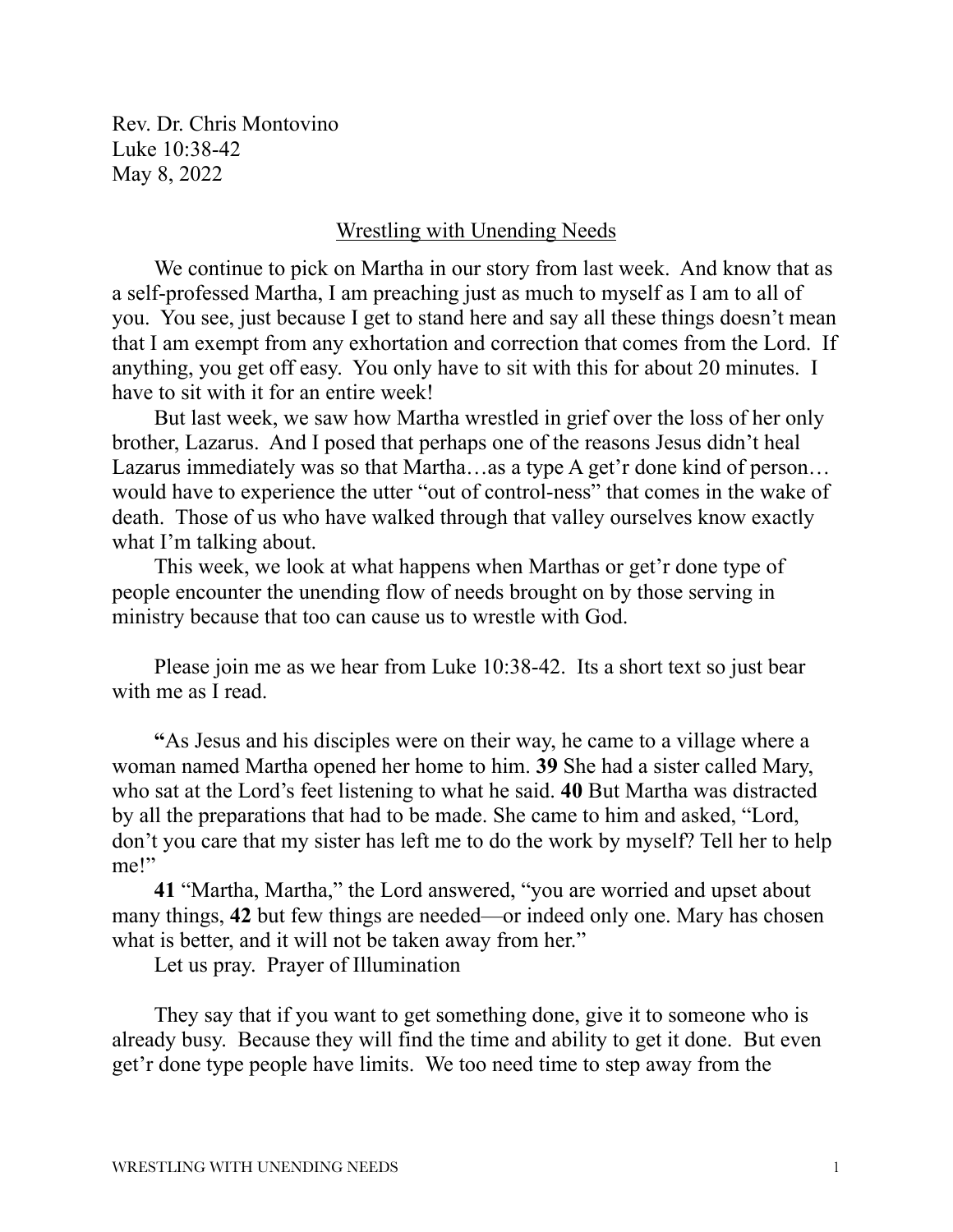unending needs and take a break. I think that is ultimately what Jesus was getting at with Martha. She needed to take a break.

This week Christianity Today published an article titled "Emptied Out" describing the pastoral burnout and overall pastoral health of those serving in fulltime ministry. The black and white cover image shows a clergy person standing in a puddle of what seems to be their pastoral energy which is nearly completely emptied out. Hence the title. But the article describes what so many people in the service industry have experienced over these past several years during COVID. The image could just as easily be a teacher, a healthcare provider, or mental health counselor. Or anyone who daily faces more needs than can possibly be met by their meager efforts.

Author Kyle Rohane writes, "The most widely used measure of burnout is the Maslach Burnout Inventory developed by Christina Maslach and Susan E. Jackson. It measures three factors: emotional exhaustion, cynicism or depersonalization, and self-perception of professional efficacy….Most people associate burnout with only exhaustion, but according to Rivers, "Individuals are different. Some people can have high emotional exhaustion and really high satisfaction in ministry. They're tired but not burned out." So burnout is a greater threat for weary pastors who also have heightened cynicism and low professional efficacy."<sup>1</sup>

<span id="page-1-1"></span>If we are were to evaluate Martha in our scripture today with the Maslach Burnout Inventory I would say that she is pretty high on the list and nearing burnout.

Notice first her level of emotional exhaustion. Martha is running around like a chicken with her head cut off, feeling as if the responsibilities for the entire meal fell on her shoulders.

Then notice her cynicism or depersonalization. "Lord, don't you care that my sister has left me to do the work by myself? Tell her to help me!" Well of course Jesus cares, Martha didn't need to get snarky with Jesus. Besides Mary was sitting right there at Jesus' feet. Martha didn't have to passive aggressively confront Mary by triangulating her disappointment through Jesus. Martha could have easily and directly addressed Mary herself. Second sign of burnout.

And finally notice her self-perception that the meal preparations were all up to her. But in reality there were at least 15 sets helping hands in the room. Mary's, Lazarus', Jesus' and his twelve followers'. Martha was not left without options. She could have stopped the preparations and left the meal undone until Jesus was finished talking. She could have stated her expectations in advance to othersand asked for help. Instead, Martha chose to become grumpy which ruined her moment with Jesus.

<span id="page-1-0"></span><sup>&</sup>lt;sup>[1](#page-1-1)</sup> Kyle Rohane, in "Emptied Out, Tens of Thousands of Pastors Want to Quit But Haven't What has that done to them?" published in *Christianity Today Magazine* May/June 2022 edition, pg 50.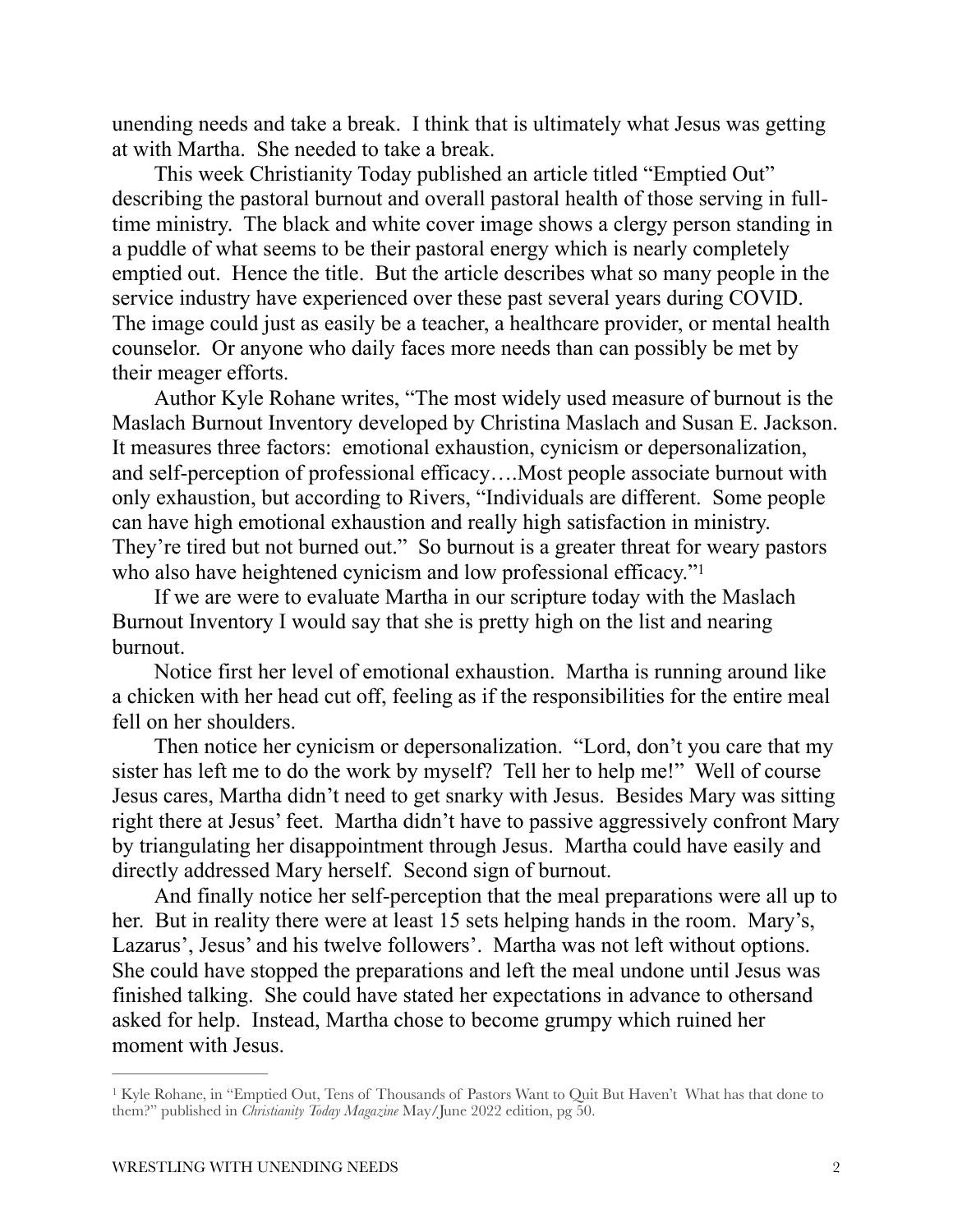You see Martha was emptied out. She had nothing left to give. And when we are emptied out, we don't typically think things though as rationally as we ought. We become cynical or sarcastic. We depersonalize the people we are to serve as if it is their fault that we have so much to do. And we can even begin to question our calling or ability to do what we are being asked to do.

Is this sermon timely or what just before our Women's Tea next weekend. I am reminded just how much work needs to be one to make sure our great Cascades women feel loved and appreciated. I certainly couldn't do it all by myself. So I made sure to have a written plan in place and delegated as much as possible so that I could serve from a full cup and not an empty one.

This begs the question, so how can we building a better resilience as we serve others? I think it comes down to three important things: First, understanding who we are and how we are wired. Second understanding who God is and how God is wired. And third we put some spiritual practices in place that will ensure that our cup is constantly being refilled as we pour ourselves out onto others.

First we need to understand who we are and how we are wired. I have mentioned before that I am a two on the Enneagram. The Enneagram is a personality assessment much like the Myers Briggs test. A two on the Enneagram is a helper. So I am wired to serve other people. When I am meeting the needs of someone else, my heart begins to sing as God has created me.

While twos serving in ministry might seem like a sweet spot, it can also be a tremendous curse. Because in ministry there are endless amount of needs. Now matter how much I pour myself out, there is always more that can and should be done. Things will naturally fall through the cracks.

Now a two who is also a Martha in ministry can be a kiss of death. Because we Marthas are get'r done type people. But the work of the ministry is never done. It is always unfinished. It is always unraveling. It is always a work in progress. We never are finished with our work.

I had to come to terms with this very early on in my pastoral days here at Cascades. For me the end of the work week is Thursday. By Thursday evening with the exception of emergencies, I put down my sermon writing, I stop all my pastoral calls, and I wrap up the administrative work of the church. I have to stop and rest and let all of the unfinished tasks remain in God's hands.

Come Friday, I enter into my sabbath rest. Where I rest because God put down his work and rested on the seventh day of creation. So please hear this, unless you are experiencing a pastoral emergency, please help me rest by not calling me or expecting me to respond to your emails on Friday. Again unless it is a pastoral emergency, it will have to wait until Saturday or even Monday morning.

Which leads to my second point as we wrestle with unending needs. We need to understand who God is and how God is wired.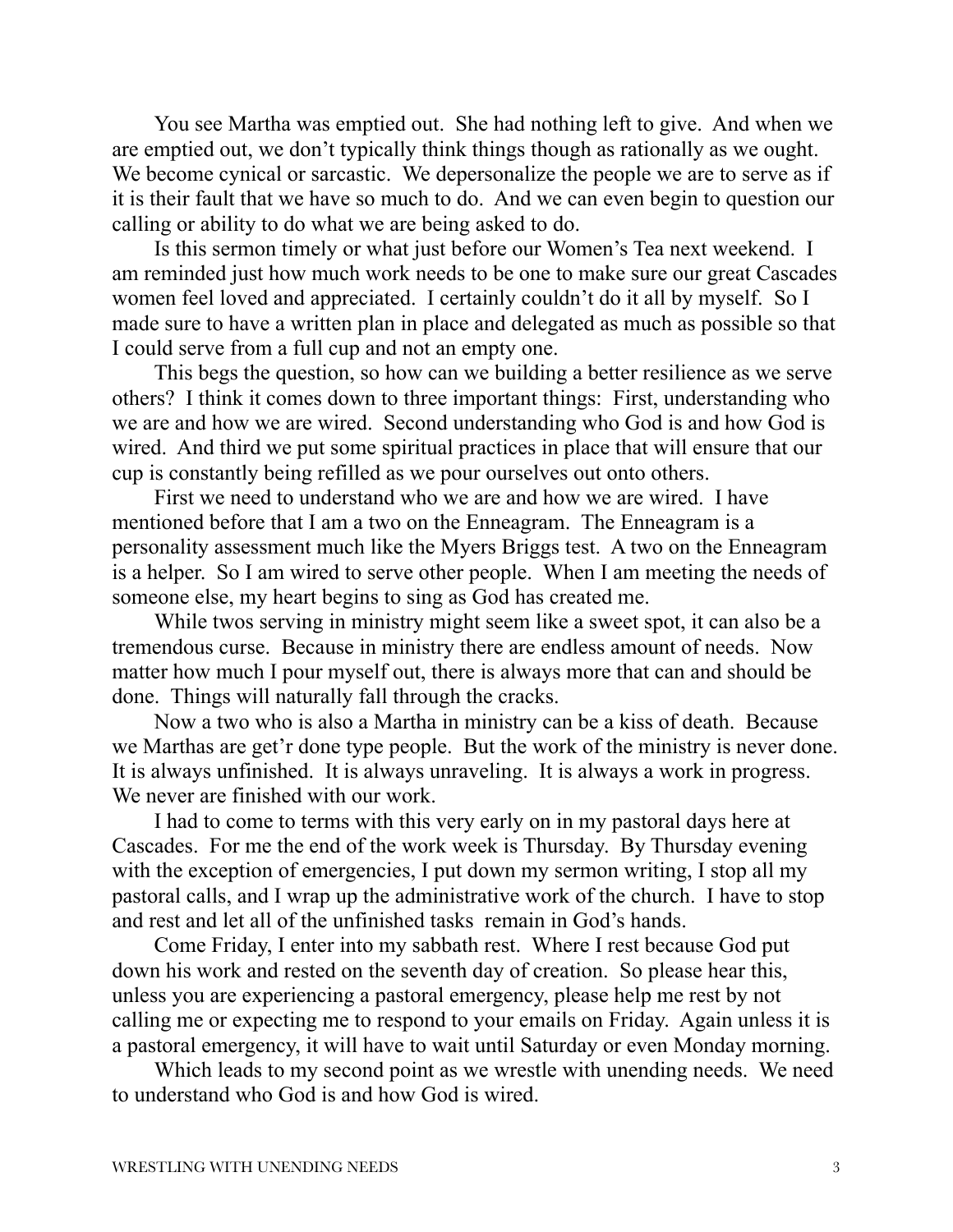I think we can all agree that God is God, and we are not. God can handle what's going on in the lives of billions of people on the planet at one time. We humans cannot. And as I mentioned before even God set down the work of creation to rest, not because God was limited in capacity like humans are, but to set the example and the rhythm so that we humans might follow suit.

The Apostle Paul told the Colossians what God is like. He said, that "[Jesus] is the image of the invisible God, the firstborn over all of creation…that God was pleased to have all his fullness dwell in him."[2](#page-3-0)

<span id="page-3-7"></span>He also wrote to the Philippians about Jesus' limitations as a human. "Your attitude should be the same as that of Christ Jesus:

Who being in the very nature God, did not consider equality with God something to be grasped, but made himself nothing, taking the very nature of a servant<sup>["3](#page-3-1)</sup>

<span id="page-3-8"></span>Jesus, being fully God and fully human, emptied himself out of his ability to handle everything that is going on in the world and became a servant. But how did he manage this without being a victim of burnout?

The Gospels show us how Jesus' time of solitude and silence were a key theme that ran throughout his ministry. So this is one way how Jesus took care of himself as he ministered to the unending needs of the world around him.<sup>[4](#page-3-2)</sup>

<span id="page-3-10"></span><span id="page-3-9"></span>Jesus took time off following major victory such as feeding thousands with very limited resources.[5](#page-3-3)

<span id="page-3-11"></span>Jesus took time off before making major decisions like choosing his disciples.<sup>6</sup>

<span id="page-3-12"></span>Jesus took time off following a period of heavy ministry such as attending to the needs of the crowds that followed him everywhere.[7](#page-3-5)

<span id="page-3-13"></span>Jesus took time off when he had had enough of people, after hitting his peopling limits.[8](#page-3-6)

<span id="page-3-3"></span>[5](#page-3-10) Matthew 14:22-23

<span id="page-3-4"></span>[6](#page-3-11) Luke 6:12-13

<span id="page-3-5"></span>[7](#page-3-12) Mark 6:30-32

<span id="page-3-6"></span>[8](#page-3-13) Mark 7:24

<span id="page-3-0"></span>[<sup>2</sup>](#page-3-7) Colossians 1:15-19

<span id="page-3-1"></span>[<sup>3</sup>](#page-3-8) Philippians 2:4-7

<span id="page-3-2"></span><sup>&</sup>lt;sup>4</sup> <https://justbetweenus.org/everyday-life/living-healthy/jesus-took-time-off-too/>by By Pete Briscoe and Patricia Hickman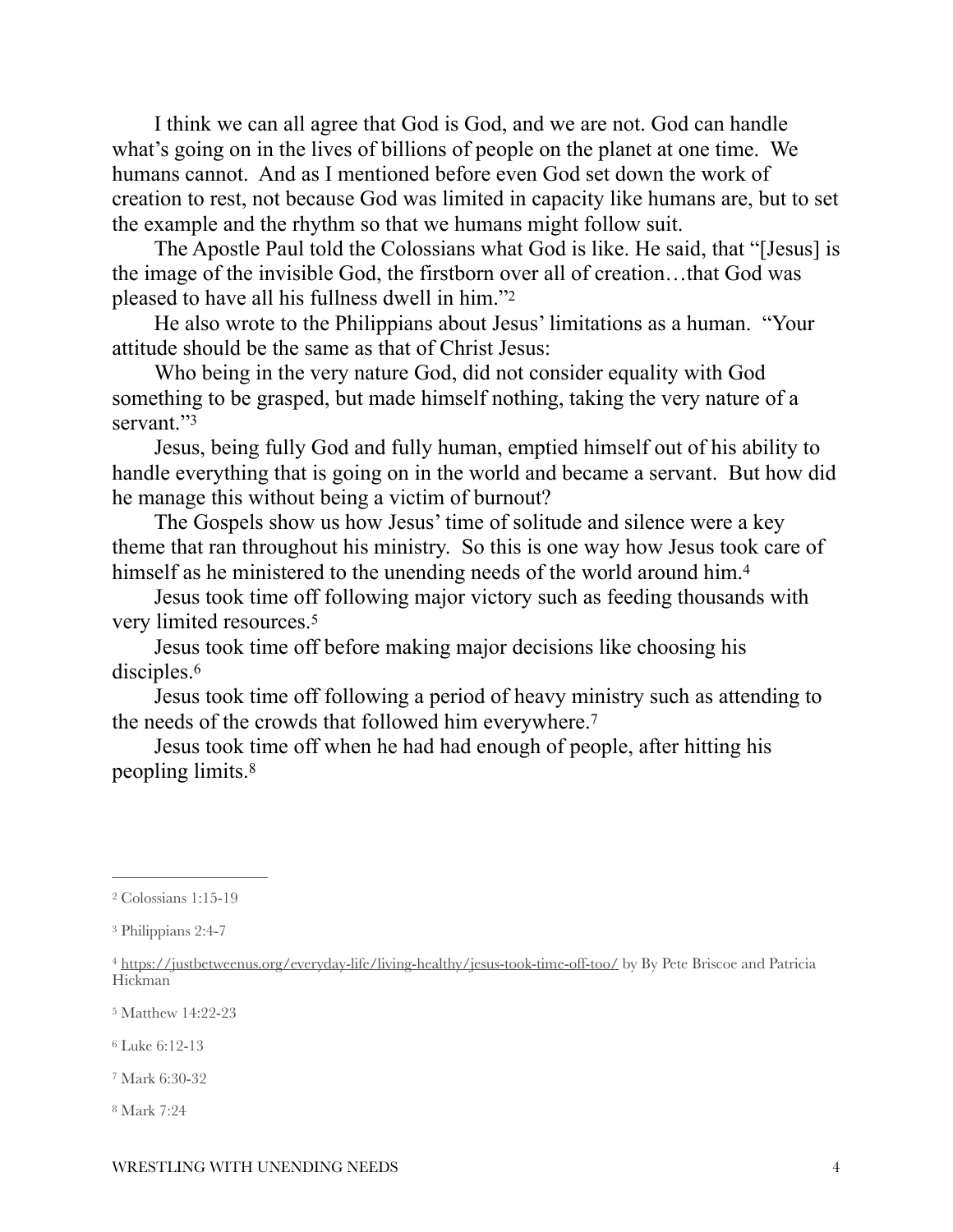Jesus took time off when faced difficult or intimidating tasks such as on the night he was betrayed when he went off to pray by himself on the Mount of Olives[.9](#page-4-0)

<span id="page-4-2"></span>Church do we hear that constant thread? Jesus took time off! And if Jesus took time off from wrestling with the unending needs of his ministry, then so should we.

So the question that remains is: "How can we build better resilience as we serve others?"

First we must take care of ourselves as we care for others.

The Apostle Paul just before encouraging the Philippians to take on the nature of a servant as Jesus did said, "Do nothing out of selfish ambition or vain conceit, but in humility consider others better than yourselves. Each of you should look not only to your own interests, but also the interests of others."

Did we hear that? God expects us to look after other peoples needs AS we are looking after our own.

An oft-cited 1999 study found that caregivers of Alzheimers patients have a 63 percent higher mortality rate than non-caregivers, and according to Stanford University, 40 percent of Alzheimer's caregivers die from stress-related disorders before the patient dies.

If we are serving as caregivers, we MUST take care of ourselves if we are going to take care of others.

Second, we must put aside the unending needs and let some of that work remain undone. We can do this observing the sabbath and resting because one day a week God set aside his work and left creation undone. If Sabbath was good for God, then it's certain good for us to practice as well.

Last summer I was grateful for the gift of my sabbatical. Putting down the work of ministry was not hard for me. What was difficult was how much my summer was spent wrestling with grief. Grieving the loss of people I loved. Grieving that my sabbatical wouldn't work out as planned. Grieving the inability to minister to people in ways that I had found meaningful for the past fifteen years. Grieving the toxic political culture in our nation and seeing how it had bled into the Church during COVID.

But as with one pastor in the Christianity Today article replied, "It was in that quiet and waiting that restoration began to happen, where I wasn't responsible for people, and the grief began to slip away." [10](#page-4-1)

<span id="page-4-3"></span>I needed, and still need, that time and space to heal from these losses.

<span id="page-4-0"></span>[<sup>9</sup>](#page-4-2) Luke 22:41

<span id="page-4-1"></span><sup>&</sup>lt;sup>[10](#page-4-3)</sup> Rohane, "Emptied Out" in *Christianity Today*, pg 53.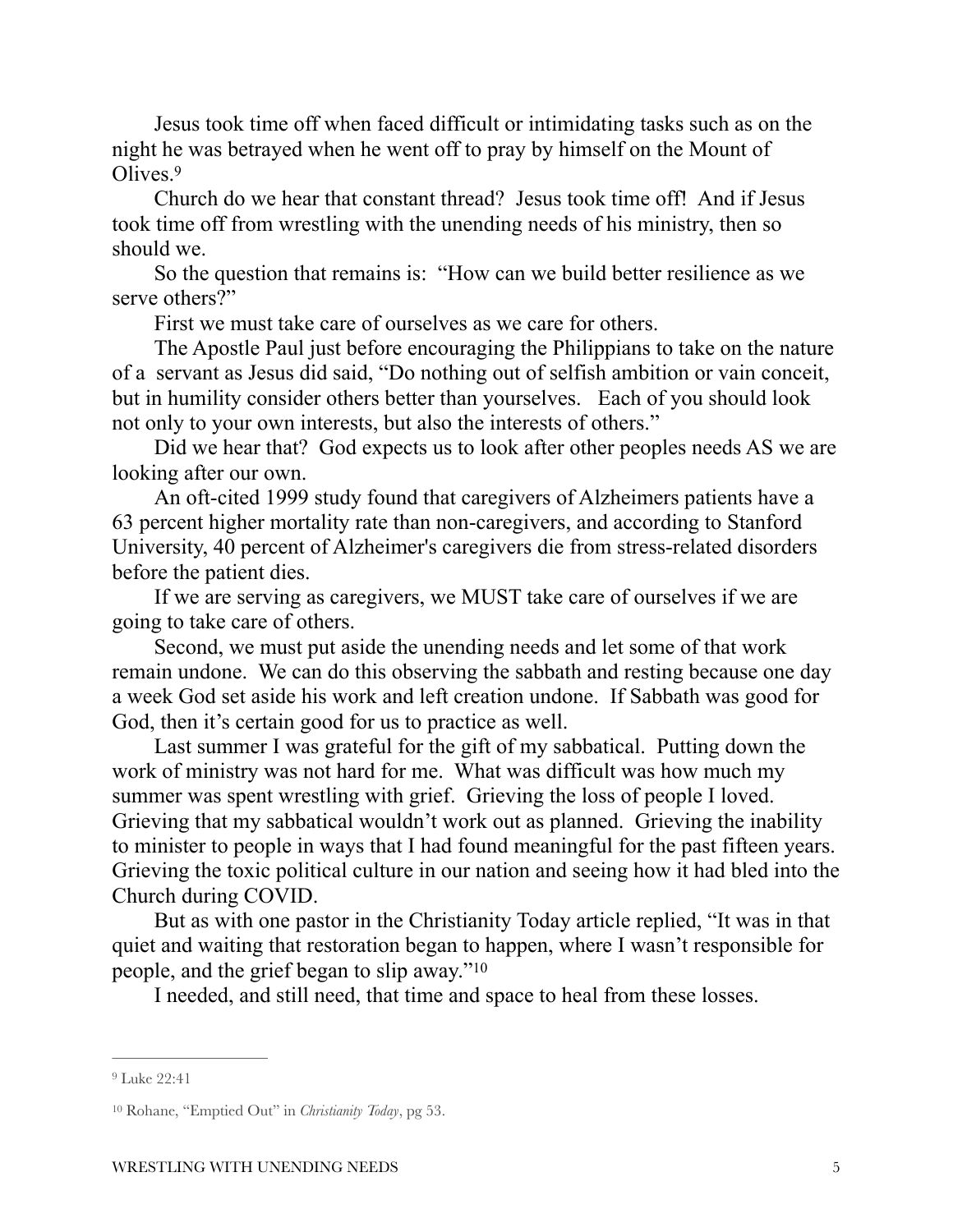And third, we need to acknowledge that as we serve others, we simply cannot make everyone happy. Again as a two on the Enneagram this is really hard to deal with. Because twos are people pleasers. So I just have to trust that God will help heal the wounds that are caused when I can't meet certain expectations or needs.

I don't think it is by chance that this topic comes up on a day when we celebrate our mothers who know what burning the candle at both ends looks like. Mothers sacrifice, they give themselves away to us. But Moms you can't take care of other well unless you also take care of yourselves.

How is God speaking to us today?

What tasks are God inviting us to leave undone today?

Could we trust that God would take care of those needs and give us true rest?

I want to close with a poem that I found in a booklet. It's called Less is More, a blessing for those who are weary of constantly serving others.

<span id="page-5-1"></span>Less is More<sup>11</sup> "May your less be more today.

Less planning, more praying Less going, more staying Less busy, more simply Less hurry, more slowly.

Less instruction, more connection Less production, more imperfection Less influence, more substance Less performance, more presence.

Less leading, more guiding Less building, more abiding Less proving, more receiving Less striving, more ceasing

Less guilty, more grateful Less judgy, more gentle Less flury, more restful Less worry, more joyful.

More to be, less to do

<span id="page-5-0"></span>[<sup>11</sup>](#page-5-1) Sarah Bourns, "Less is More" in *Pandemic Prayer and Poetry* ( Sarah Bourns, 2021), 37